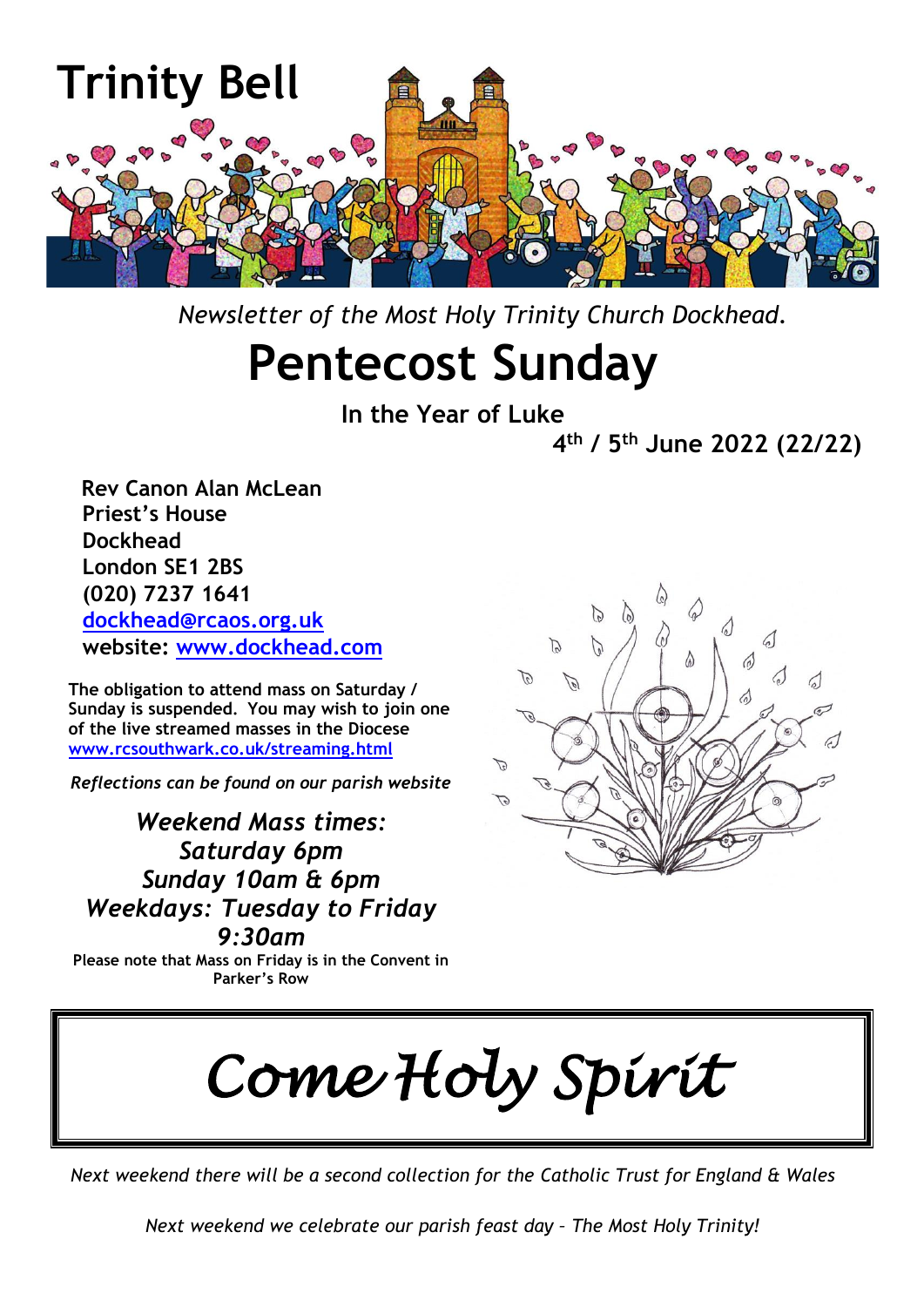| Anniversaries |    |        |                                                                                                          |
|---------------|----|--------|----------------------------------------------------------------------------------------------------------|
| Saturday      | 04 | Jun J  | Mary Miller, Marie Morford                                                                               |
| Sunday        |    | 05 Jun | John Power, Archie Moloney                                                                               |
| Monday        | 06 | Jun J  | John Patrick Bryan, Patricia Mary Pine, Bill Butcher, Barry Albin-Dyer                                   |
| Tuesdav       | 07 | Jun    | Alice Radburn, Kathleen Martha Hicks, William Powell                                                     |
| Wednesday     | 08 | Jun J  | Edith Leahy                                                                                              |
| Thursdav      | 09 | Jun J  | Barry O'Neill, Teresa Edwards                                                                            |
| Friday        | 10 | Jun    | William Donovan, Michael Butterley, James Robert Mankelow, Oswald (Jack)<br>Ritter, Dudley 'Sonny' Berry |
| Saturdav      | 11 | Jun    | Kathleen Cuthbert, Michael Joseph McCarthy, Doris Ball, David McCarthy                                   |
| Sundav        |    | Jun    | Honora Jennings, Bill Arundel, William Walsh                                                             |

| <b>SAINTS &amp; FEASTDAYS</b> |    |     |                                               | <b>MASS INTENTIONS</b> |                               |
|-------------------------------|----|-----|-----------------------------------------------|------------------------|-------------------------------|
| Saturday                      | 04 | Jun | Feria                                         | 6pm                    | Mary Marshall                 |
| Sunday                        | 05 | Jun | Pentecost Sunday (C)                          | 10am                   | People of the Parish          |
|                               |    |     |                                               | 6 <sub>pm</sub>        | Amy, Frances & Annie McCarthy |
| Mondav                        | 06 | Jun | Mary, Mother of the Church                    |                        | No Mass                       |
| Tuesdav                       | 07 | Jun | Feria                                         | 9:30am                 | Kath Newton                   |
| Wednesdav                     | 08 | Jun | Feria                                         | $9:30$ am              | Ellen Falvey                  |
| Thursday                      | 09 | Jun | Our Lord Jesus Christ, Eternal<br>High Priest | $9:30$ am              | Barry Albin                   |
| Friday                        | 10 | Jun | Feria                                         | 9:30am                 | Sr. Marion's Int              |
| Saturday                      | 11 | Jun | St Barnabas                                   | 6pm                    | Jim Woolgar                   |
| Sunday                        | 12 | Jun | The Most Holy Trinity (C)                     | 10am                   | People of the Parish          |
|                               |    |     |                                               | 6 <sub>pm</sub>        | Kathleen Pike                 |

### *Please keep in your prayers those who are sick in our Parish*

| Aurora Awonuga          | Mark Harding             | Paul Haughey            | Patrick O'Gorman        |
|-------------------------|--------------------------|-------------------------|-------------------------|
| Martin Heaney           | Eileen Sullivan          | Erdvilas Chodosevicius  | Anne Ward               |
| Brigid Kenny            | Alma Paktiene            | Rosemary Mahendron      | Susan Isa               |
| Jane Collette           | <b>Andrew Swords</b>     | Justina Ofodu           | Grace Kamara            |
| Mary Gardener           | <b>Oliver Britten</b>    | Emma Kilkaed            | <b>Eunice Ennuson</b>   |
| Linda Lawler            | Martha Lawson            | Simon Gilbert           | <b>Ruth Lake</b>        |
| Augie Wilson            | <b>Isatu Mansaray</b>    | <b>Geraldine Bird</b>   | <b>Richard McCluney</b> |
| Sr Jean Parkes          | Jean McDonagh            | <b>Bernard Brown</b>    | Josephine Scannlan      |
| <b>Martin Parry</b>     | Alison Fox               | Veronica Olorun-Rinu    | Maria Mordi             |
| <b>Pauline Marshall</b> | Loran Prentice           | Sue Gilbert             | Harriet Wilson          |
| Andy Tigag              | Piotr Dolata             | <b>Stacey Parkinson</b> | Val Treacy              |
| Sr Bridie Stephens      | Aaron Mullen             | Marie Carlyon           | Teresa Reid             |
| Maebh Glemser           | <b>Bernadette Hutton</b> | Dr Edward Howard        | John Rayer              |
| June Rowland            | Deborah Greatorex        | Mark Harding            | Vera Keech              |
| Nancy Hughes            | Rose Hughes              | Philomena Obanya        |                         |

|          |                  |      |                 | <b>Eucharistic Minister</b> | <b>Readers</b>                     |
|----------|------------------|------|-----------------|-----------------------------|------------------------------------|
| Saturday | $4^{\text{th}}$  | June | 6 <sub>pm</sub> | Onome William               | Sr Anne Marie                      |
| Sunday   | 5 <sup>th</sup>  | June | 10am            | Ryan Torrecampo             | * Sheena Okoroji, Louise Cresswell |
|          |                  |      | 6 <sub>pm</sub> | Martin O'Rourke             | Jade Skelton                       |
| Saturday | 11 <sup>th</sup> | June | 6 <sub>pm</sub> | Arnold Storozco             | Anne-Marie Bickerton               |
| Sunday   | $12^{th}$        | June | 10am            | Sophie Stanes               | * Jim Simmons, Blessing Bakare     |
|          |                  |      | 6pm             | Sr Vianney                  | Anna Bengo                         |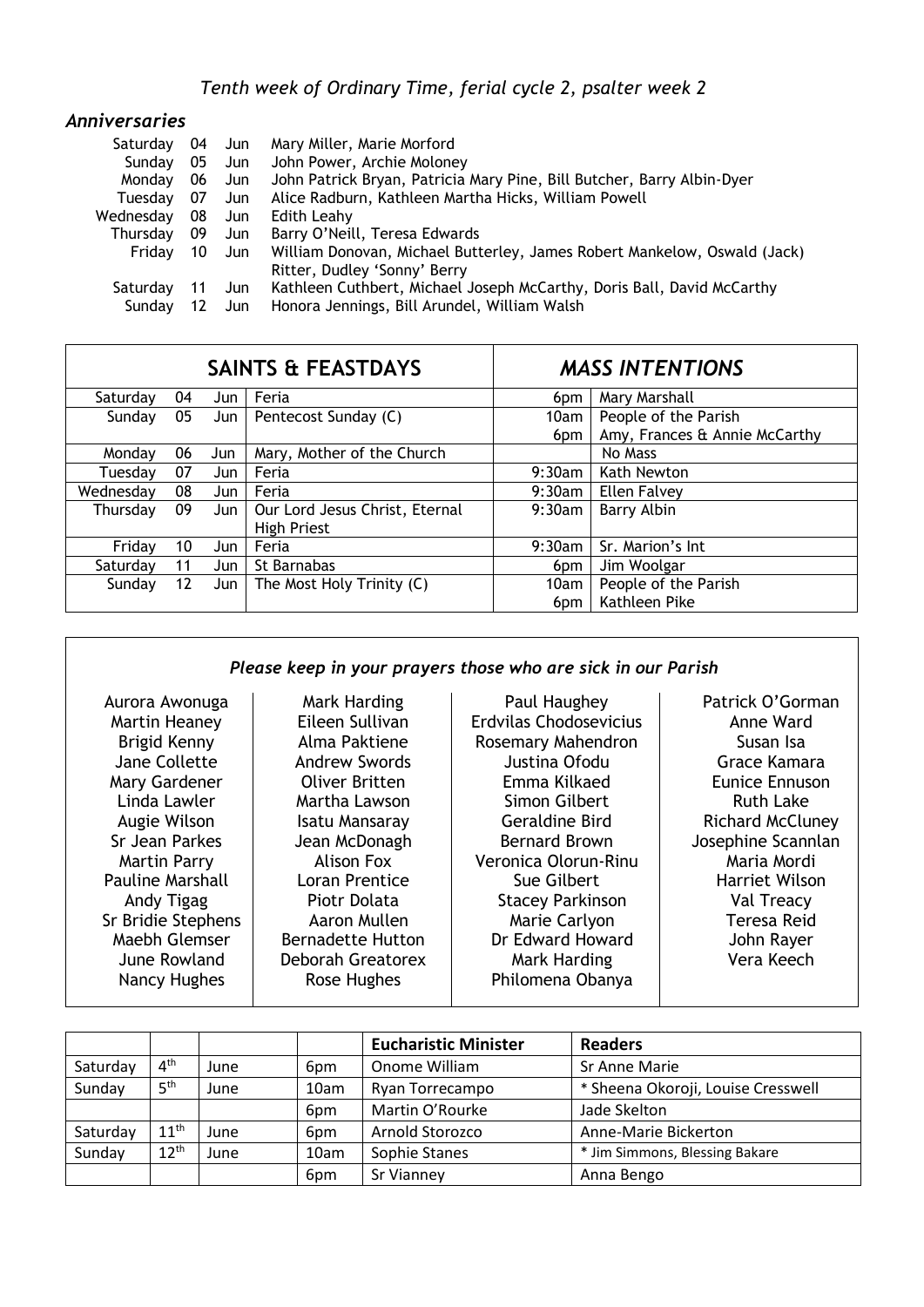### **Her Majesty the Queen's Platinum Jubilee**



How amazing that we witness this historical moment for Elizabeth Our Queen. On her 21st birthday, the Queen said "whether my life be long or short, I dedicate myself to you." This Platinum Jubilee weekend we pray a prayer of Thanksgiving for not only her long reign but also for her dedication to her people.



### **First Reconciliation and First Holy Communion Programme 2022**

The programme continues next Sunday at 11:10am in the Convent.

Parents: You should have received an email this week about preference of dates/times for both First Reconciliation and First Eucharist, pleased ensure you return the form promptly.

Parishioners: Please keep the children who are preparing for First Reconciliation and Holy Communion in your prayers.



### **Confirmation Programme 2022**

**We invite Young members of our Parish who are in Year 9 or above who have a genuine desire to be Confirmed to collect an Information Sheet from the back of the Church this weekend.**

**Application forms need to be returned by Sunday 26th June.**

### *ANNUAL CATHEDRAL MARRIAGE MASS*

*Are you celebrating your 1st, 10th, 25th, 40th, 50th, 60th or any later wedding anniversary this year? Or did you last year? If so, Archbishop John Wilson invites you to join him in celebrating a Mass for married couples at 3pm on Saturday July 9 at St George's Cathedral. You need to book in advance and by doing so you will then receive a personal written invitation from Archbishop John. Children (and grandchildren) are welcome to accompany you to the Mass. To book or for more details email [mflsw@rcaos.org.uk](mailto:mflsw@rcaos.org.uk) Please let Canon Alan know if you are going.*



## *Last Prayer for Peace*

*With the Psalms*

Pentecost Monday.

Join us online this Monday at 7pm for 25 minutes to pray for Peace, using the Psalms. You can join from anywhere, using your phone, laptop, computer or iPad.

Zoom Meeting ID: 835 2855 7398 Passcode: PRAYER

Or use this link:<https://us02web.zoom.us/j/83528557398?pwd=eEVWdWVFSW5tZ1BYVCtWWkc3Y1ZZdz09>

A very big Thank You to all who made this special time possible